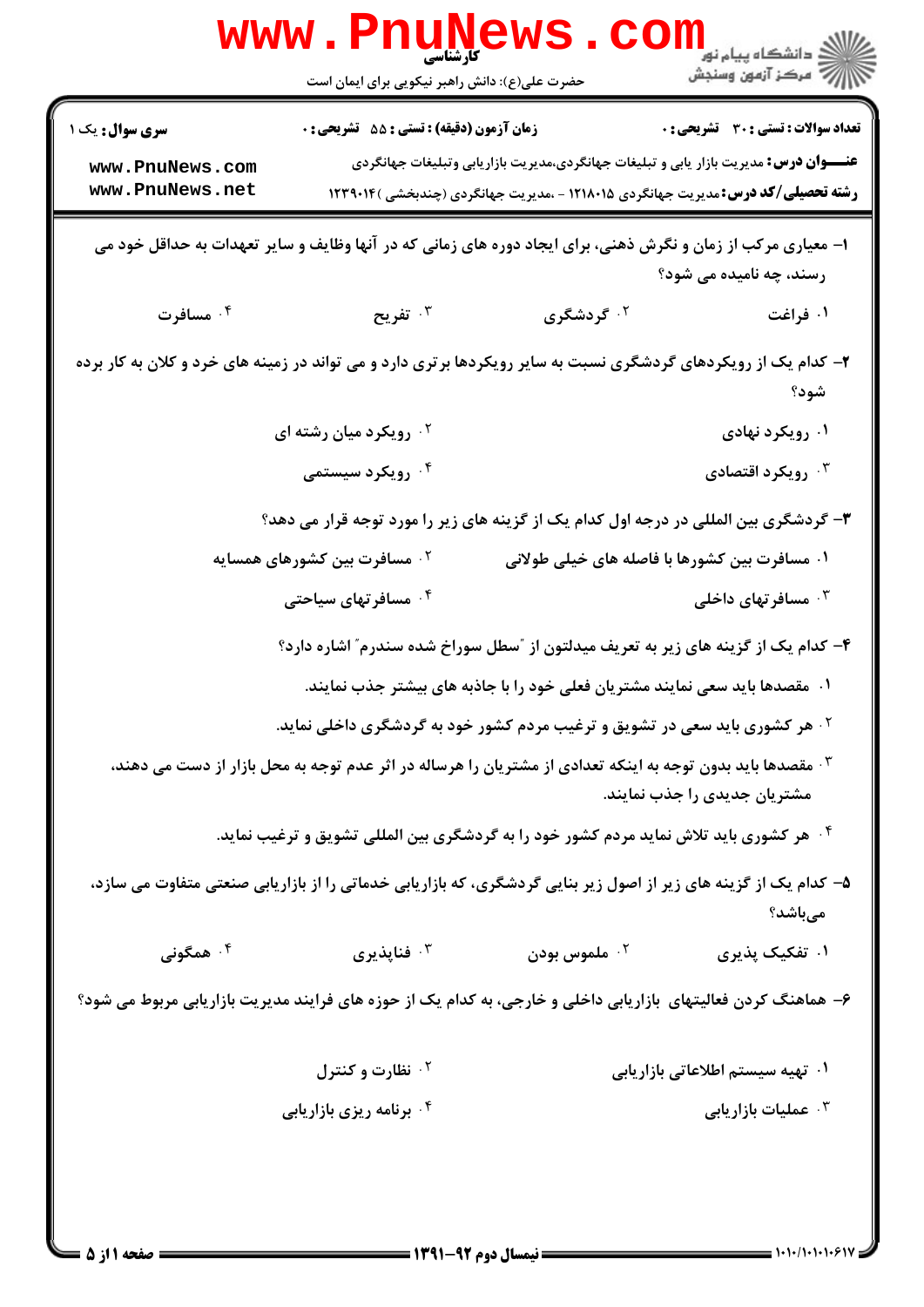|                                                                                                                                                                                                                         | WWW . PN<br>UN<br>کارشناسی<br>حضرت علی(ع): دانش راهبر نیکویی برای ایمان است             |                                                                                              | ڪ دانشڪاه پيام نور<br>ا∛ مرکز آزمون وسنجش  |
|-------------------------------------------------------------------------------------------------------------------------------------------------------------------------------------------------------------------------|-----------------------------------------------------------------------------------------|----------------------------------------------------------------------------------------------|--------------------------------------------|
| <b>سری سوال : ۱ یک</b>                                                                                                                                                                                                  | <b>زمان آزمون (دقیقه) : تستی : 55 تشریحی : 0</b>                                        |                                                                                              | تعداد سوالات : تستى : 30 قشريحى : 0        |
| www.PnuNews.com                                                                                                                                                                                                         |                                                                                         | <b>عنـــوان درس:</b> مدیریت بازار یابی و تبلیغات جهانگردی،مدیریت بازاریابی وتبلیغات جهانگردی |                                            |
| www.PnuNews.net                                                                                                                                                                                                         |                                                                                         | <b>رشته تحصیلی/کد درس:</b> مدیریت جهانگردی ۱۲۱۸۰۱۵ - ،مدیریت جهانگردی (چندبخشی )۱۲۳۹۰۱۴      |                                            |
| ۷- فرایندی که در آن افراد اطلاعاتی را که دریافت می کنند به منظور متناسب ساختن با تجسم و تفکر کلی از دنیا، تصفیه می<br>نمایند، چه نامیده میشود؟                                                                          |                                                                                         |                                                                                              |                                            |
| ا عادت $\cdot$ $^\circ$                                                                                                                                                                                                 | تگرش $\cdot$ "                                                                          | ۰۲ ادراک                                                                                     | ۰۱ انگیزش                                  |
| ۸– در گونه شناسی گردشگری، کدام یک از گروههای زیر علاقه دارند فعالیت های جدید را امتحان کنند و با مردم جدید<br>ملاقات کنند و فرهنگ های مختلف را تجربه نمایند؟                                                            |                                                                                         |                                                                                              |                                            |
| ۰۴ افراد مضطرب                                                                                                                                                                                                          | افراد مقتصد $\cdot$ "                                                                   | ۰ <sup>۲</sup> نازپروردگان                                                                   | ۰۱ ماجراجویان                              |
| ۹- کدام یک از عوامل تاثیرگذار خارجی موثر بر انگیزش و خرید در گردشگری، با بیان شرح حال گروههای مختلف مردم با<br>شیوه ای که آنها بدان طریق زندگی می کنند پیش بینی انگیزه های مسافرت آنها و خریدهایشان امکان پذیر می گردد؟ |                                                                                         |                                                                                              |                                            |
| ۰ <sup>۴</sup> چرخه زندگی                                                                                                                                                                                               | ۰ <sup>۳</sup> شیوه زندگی                                                               | ۰۲ فرهنگ                                                                                     | ۰۱ طبقه اجتماعی                            |
| ۱۰– کدام یک از مراحل فرایند رفتار خرید مصرف کننده، کوششی است برای ارزیابی مزایایی که یک خدمت یا مقصد ممکن<br>است داشته باشد؟                                                                                            |                                                                                         |                                                                                              |                                            |
|                                                                                                                                                                                                                         | <sup>۲.</sup> مرحله تحقیق و درک مطلب                                                    |                                                                                              | ۰۱ مرحله آگاهی                             |
|                                                                                                                                                                                                                         | ۰۴ مرحله ارزیابی                                                                        |                                                                                              | مرحله توسعه نگرش $\cdot^{\mathsf{y}}$      |
|                                                                                                                                                                                                                         |                                                                                         | 1۱– کدام یک از گزینه های زیر در خصوص رفتار سازمانی خریدار صحیح است؟                          |                                            |
| <sup>۲ .</sup> دستورالعمل معینی برای رفتار خرید وجود ندارد                                                                                                                                                              |                                                                                         |                                                                                              | ۰۱ فرایندی نسبتا ساده اما غیر رسمی است     |
| ۰۴ ارتباط وابسته بین خریدار و فروشنده وجود دارد                                                                                                                                                                         |                                                                                         |                                                                                              | ۰۳ یک یا دو نفر در فرایند خرید درگیر هستند |
|                                                                                                                                                                                                                         |                                                                                         |                                                                                              |                                            |
|                                                                                                                                                                                                                         | شرکت می کنند کسانی هستند که در هدف ها و خطرات مشترک ناشی از تصمیم گیری سهیم می باشند ؒ. |                                                                                              |                                            |
| ۰۴ واحد تصمیم گیری                                                                                                                                                                                                      | ۰۳ واحد مشارکت                                                                          | <sup>۲</sup> ۰ ماهیت بازاریابی                                                               | ۰۱ ماهیت خرید                              |
|                                                                                                                                                                                                                         |                                                                                         | ۱۳- "برای بازاریابی متبکرانه لازم است  مورد هدف قرار گیرد ّ.                                 |                                            |
|                                                                                                                                                                                                                         | ۰ <sup>۲</sup> تسهیلات جذاب محلی                                                        |                                                                                              | ۰۱ بازار گردهمایی                          |
|                                                                                                                                                                                                                         | ۰ <sup>۴</sup> بازار قابل دسترس                                                         |                                                                                              | ۰۳ امنیت                                   |
|                                                                                                                                                                                                                         |                                                                                         |                                                                                              |                                            |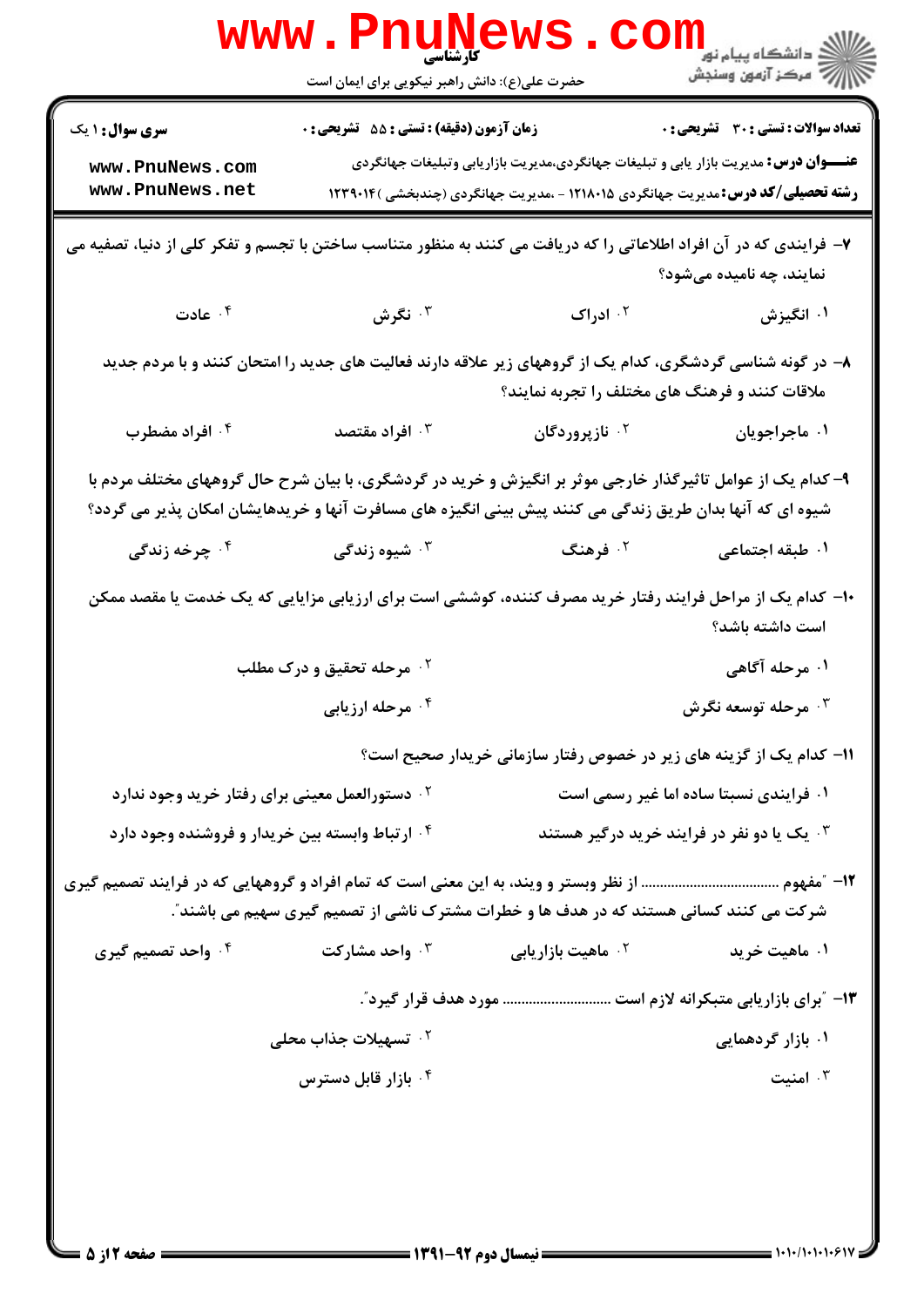|                                                                                                                                                        | <b>WWW . PNUN</b><br>کارشناسی<br>حضرت علی(ع): دانش راهبر نیکویی برای ایمان است |                                                                                                                                                                                         | ڪ دانشڪاه پيام نور<br>ا∛ مرڪز آزمون وسنڊش    |
|--------------------------------------------------------------------------------------------------------------------------------------------------------|--------------------------------------------------------------------------------|-----------------------------------------------------------------------------------------------------------------------------------------------------------------------------------------|----------------------------------------------|
| <b>سری سوال : ۱ یک</b>                                                                                                                                 | <b>زمان آزمون (دقیقه) : تستی : 55 تشریحی : 0</b>                               |                                                                                                                                                                                         | <b>تعداد سوالات : تستی : 30 ٪ تشریحی : 0</b> |
| www.PnuNews.com<br>www.PnuNews.net                                                                                                                     |                                                                                | <b>عنـــوان درس:</b> مدیریت بازار یابی و تبلیغات جهانگردی،مدیریت بازاریابی وتبلیغات جهانگردی<br><b>رشته تحصیلی/کد درس:</b> مدیریت جهانگردی ۱۲۱۸۰۱۵ - ،مدیریت جهانگردی (چندبخشی )۱۲۳۹۰۱۴ |                                              |
|                                                                                                                                                        |                                                                                | ۱۴- توصیف کنندگان گردشگر چه افرادی را "پلنگهای خاکستری" می نامند؟                                                                                                                       |                                              |
|                                                                                                                                                        | ۰۱ افرادی که پیش از موقع بازنشسته شده و به سفر علاقمندند                       |                                                                                                                                                                                         |                                              |
| <sup>۲ .</sup> افراد ماجراجویی که به دنبال سفرهای اکتشافی هستند                                                                                        |                                                                                |                                                                                                                                                                                         |                                              |
| افراد پولداری که به سفرهای جذاب علاقمندند "                                                                                                            |                                                                                |                                                                                                                                                                                         |                                              |
|                                                                                                                                                        |                                                                                | <sup>۰۴</sup> افرادی که در جستجوی مکان های جدید غیر معمولی هستند                                                                                                                        |                                              |
|                                                                                                                                                        |                                                                                | 1۵– در کدام یک از انواع تقسیم بندی بازار مشتریان، فرض بر این است که مردم درباره انواع تعطیلات یا عرضه داشت های                                                                          | گردشگری موجود نگرش های متفاوتی دارند؟        |
|                                                                                                                                                        | ۰۲ تقسیم بندی جمیعت شناختی                                                     |                                                                                                                                                                                         | ۰۱ تقسیم بندی روانشناختی                     |
|                                                                                                                                                        | ۰۴ تقسیم بندی بر اساس کاربرد                                                   |                                                                                                                                                                                         | ۰۳ تقسیم بندی بر اساس ادراک                  |
|                                                                                                                                                        |                                                                                | ۱۶– کدام یک از گزینه های زیر از عناصر اصلی آمیزه بازاریابی (۴ پی) <u>نمی باشد؟</u>                                                                                                      |                                              |
| ۰ <sup>۴</sup> تبلیغات                                                                                                                                 | تا قیمت $\cdot$                                                                | ۰ <sup>۲</sup> زمان                                                                                                                                                                     | ۰۱ محصول                                     |
| در درجه اول به اندازه و مصرف بالقوه بازار و مهمتر از آن به میزان و شدت رقابت بستگی دارد".<br>1∨– ″.<br>گزینه صحیح را برای کامل کردن عبارت انتخاب کنید. |                                                                                |                                                                                                                                                                                         |                                              |
| ۰۴ تمرکز بازار                                                                                                                                         | وقعیت بازار $\cdot$ ۳ هوقعیت $\cdot$                                           | ۰ <sup>۲</sup> راهبرد بازار                                                                                                                                                             | ۰۱ جذابیت بازار                              |
|                                                                                                                                                        |                                                                                | ۱۸- آرمان ها و نشانه گاه هایی که یک سازمان آرزو دارد تا در یک مدت معین بدان دست پیدا کند، چه نامیده می شود؟                                                                             |                                              |
| ۰۴ هدف                                                                                                                                                 | تكنيک $\cdot^{\mathsf{r}}$                                                     | ۰ <sup>۲</sup> راهبرد                                                                                                                                                                   | ۰۱ تاکتیک                                    |
| ۱۹- وسیله ای که توسط آن یک شرکت می تواند توانایی ها و ضعف های خود را همانگونه که با فرصت ها و تهدیدهای خارجی                                           |                                                                                | ارتباط پیدا می کنند، شناسایی نماید، چه نامیده می شود؟                                                                                                                                   |                                              |
| ۰ <sup>۲</sup> ممیزی بازاریابی                                                                                                                         |                                                                                |                                                                                                                                                                                         | ۰۱ برنامه ریزی بازاریابی                     |
| ۰ <sup>۴</sup> ماموریت بازاریابی                                                                                                                       |                                                                                |                                                                                                                                                                                         | ۰۳ راهبرد بازاریابی                          |
|                                                                                                                                                        |                                                                                | ۲۰– هدف کدام یک از راهبردهای رقابتی محوری پورتر مجذوبیت تقریبا کامل در رابطه با یک بخش بازار از طریق توسعه<br>ار تباطات قوی با مشتریان موجود و بالقوه است؟                              |                                              |
|                                                                                                                                                        | ۰ <sup>۲</sup> راهبرد تفکیک                                                    |                                                                                                                                                                                         | ۰۱ راهبرد رهبری هزینه                        |
|                                                                                                                                                        | ۰۴ راهبرد ساختار                                                               |                                                                                                                                                                                         | راهبرد تمرکزی $\cdot^{\mathsf{y}}$           |
|                                                                                                                                                        |                                                                                |                                                                                                                                                                                         |                                              |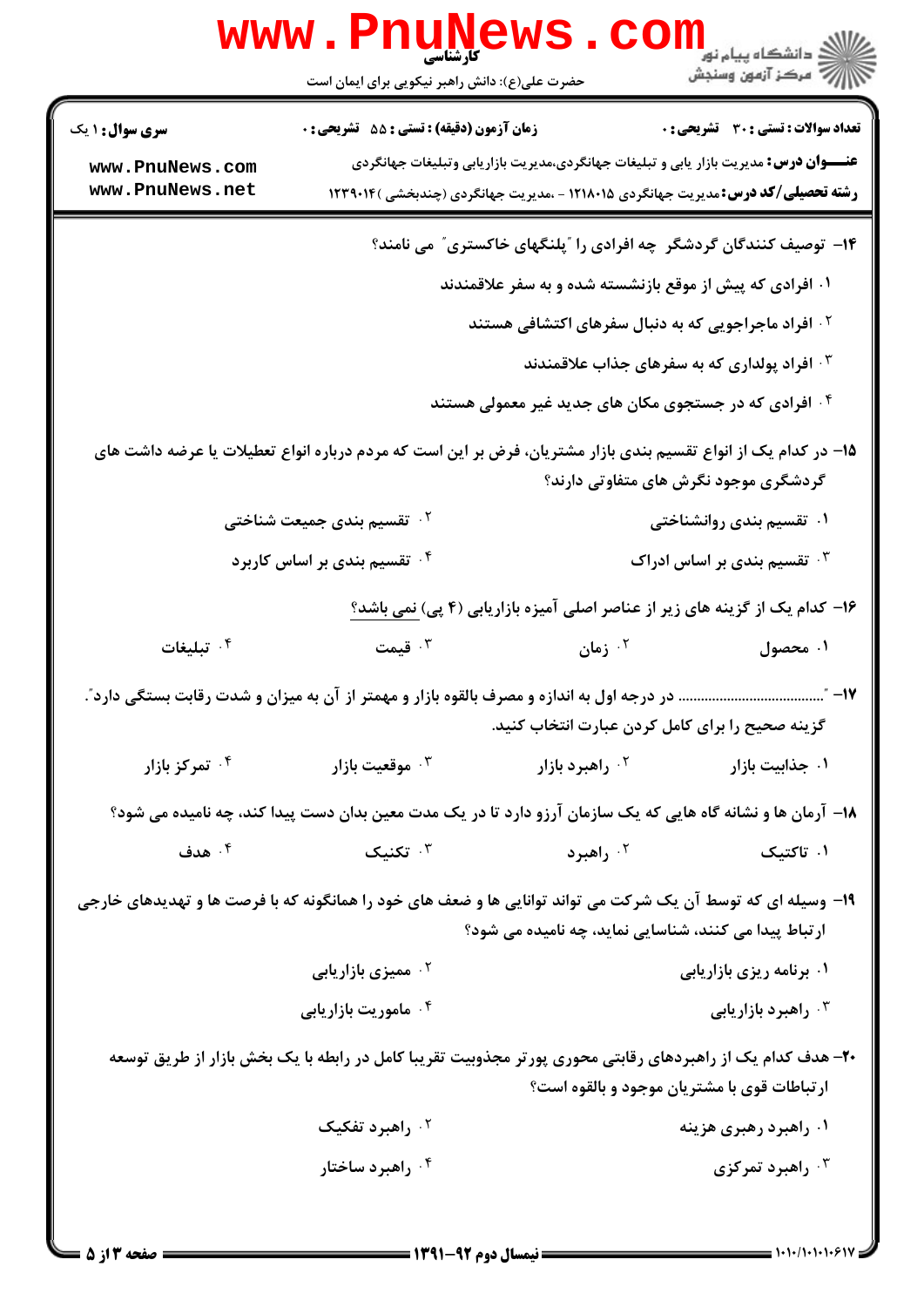|                                                                                                                                                                          | <b>www.PnuNews</b><br>کارشناسی<br>حضرت علی(ع): دانش راهبر نیکویی برای ایمان است                  |                                                                                                                                                                                         | ر دانشگاه پيام نور <mark>−</mark><br>ار <i>آهر کرد آزمون وسنجش</i> |
|--------------------------------------------------------------------------------------------------------------------------------------------------------------------------|--------------------------------------------------------------------------------------------------|-----------------------------------------------------------------------------------------------------------------------------------------------------------------------------------------|--------------------------------------------------------------------|
| <b>سری سوال : ۱ یک</b><br>www.PnuNews.com<br>www.PnuNews.net                                                                                                             | <b>زمان آزمون (دقیقه) : تستی : 55 تشریحی : 0</b>                                                 | <b>عنـــوان درس:</b> مدیریت بازار یابی و تبلیغات جهانگردی،مدیریت بازاریابی وتبلیغات جهانگردی<br><b>رشته تحصیلی/کد درس:</b> مدیریت جهانگردی ۱۲۱۸۰۱۵ - ،مدیریت جهانگردی (چندبخشی )۱۲۳۹۰۱۴ | تعداد سوالات : تستي : 30 ٪ تشريحي : 0                              |
| <b>۲۱</b> - در ماتریس گروه مشاوران بوستون، زمانی که سهم بازار بالا و رشد بازار پایین باشد کدام یک از گزینه های زیر وجود خواهد                                            |                                                                                                  |                                                                                                                                                                                         | داشت؟                                                              |
| ۰۴ علامت سوال                                                                                                                                                            | ۰۳ ستاره $\cdot$                                                                                 | ۰۲ سگ                                                                                                                                                                                   | ۰۱ گاو شیرده                                                       |
|                                                                                                                                                                          | ۲۲- در شبکه برنامه ریزی فعالیت استراتژیک ماتریس جنرال الکتریک محورها چه چیز را نشان می دهد؟      |                                                                                                                                                                                         |                                                                    |
|                                                                                                                                                                          | ۰ <sup>۲</sup> رشد بازار، جذابیت صنعت                                                            |                                                                                                                                                                                         | ۰۱ سهم بازار، توانمندی شرکت                                        |
|                                                                                                                                                                          | ۰۴ موقعیت رقابتی، جذابیت صنعت                                                                    |                                                                                                                                                                                         | هوقعیت رقابتی، سهم بازار $\cdot$                                   |
| ۲۳- زمانی که یک شرکت یا سازمان برآورد می نماید آنچه باید عرضه کند برای شمار محدودی از بخش های بازار سودمند<br>میباشد، کدام یک از راهبردهای زیر کاربرد دارد؟              |                                                                                                  |                                                                                                                                                                                         |                                                                    |
|                                                                                                                                                                          | ۰ <sup>۲</sup> راهبرد من هم همینطور                                                              |                                                                                                                                                                                         | ۰۱ راهبرد پیرو                                                     |
|                                                                                                                                                                          | ۰۴ راهبرد رهبری بازار                                                                            |                                                                                                                                                                                         | ۰۳ راهبرد بازاریابی گوشه ای                                        |
| <b>۳۴</b> – کدام یک از تکنیک های کیفی پیش بینی، شامل کسب نظر و عقیده کارشناسی درباره دیدگاههای آینده برای یک بازار<br>خاص است بدون آنکه کارشناسان با یکدیگر ملاقات کنند؟ |                                                                                                  |                                                                                                                                                                                         |                                                                    |
|                                                                                                                                                                          | ۰ <sup>۲</sup> تکنیک دلفی                                                                        |                                                                                                                                                                                         | ۰۱ تکنیک بر آورد کارمندان فروش                                     |
|                                                                                                                                                                          | ۰۴ تکنیک برنامه ریزی سناریو                                                                      |                                                                                                                                                                                         | ۰۳ تکنیک عقیده مدیریت ارشد $\cdot$                                 |
|                                                                                                                                                                          | ۲۵– کدام یک از تکنیک های کمی پیش بینی، شامل پیش بینی تقاضای آینده بر پایه روندهای گذشته می باشد؟ |                                                                                                                                                                                         |                                                                    |
|                                                                                                                                                                          | ۰ <sup>۲</sup> روش های علّی                                                                      |                                                                                                                                                                                         | ۰۱ سری های زمانی غیر علّی                                          |
|                                                                                                                                                                          | ۰۴ تجزیه و تحلیل همسانی                                                                          |                                                                                                                                                                                         | شبیه سازی رایانه ای $\cdot^{\mathsf{\texttt{v}}}$                  |
| ۲۶- کدام یک از گزینه های زیر نشان دهنده شیوه های بودجه بندی می باشد؟                                                                                                     |                                                                                                  |                                                                                                                                                                                         |                                                                    |
|                                                                                                                                                                          | <b>۲ . شیوه بررسی تقاضا، شیوه درصد فروش</b>                                                      | ۰۱ شیوه درصد فروش، شیوه هدف و انجام کار                                                                                                                                                 |                                                                    |
|                                                                                                                                                                          | <b>۴ قسیوه بررسی تقاضا، شیوه برابری با رقبا</b> *                                                | <b>4 . شیوه برابری با رقبا، شیوه هدف و انجام کار</b>                                                                                                                                    |                                                                    |
|                                                                                                                                                                          |                                                                                                  | داخلی و هم با رقبا ، مورد استفاده قرار می گیرد ؒ.                                                                                                                                       |                                                                    |
|                                                                                                                                                                          | <sup>7 .</sup> نسبت سود به هزینه                                                                 |                                                                                                                                                                                         | ۰۱ بازده سرمایه                                                    |
|                                                                                                                                                                          | ۰۴ تحلیل نسبت                                                                                    |                                                                                                                                                                                         | بازگشت سرمایه $\cdot^{\mathsf{y}}$                                 |
|                                                                                                                                                                          |                                                                                                  |                                                                                                                                                                                         |                                                                    |